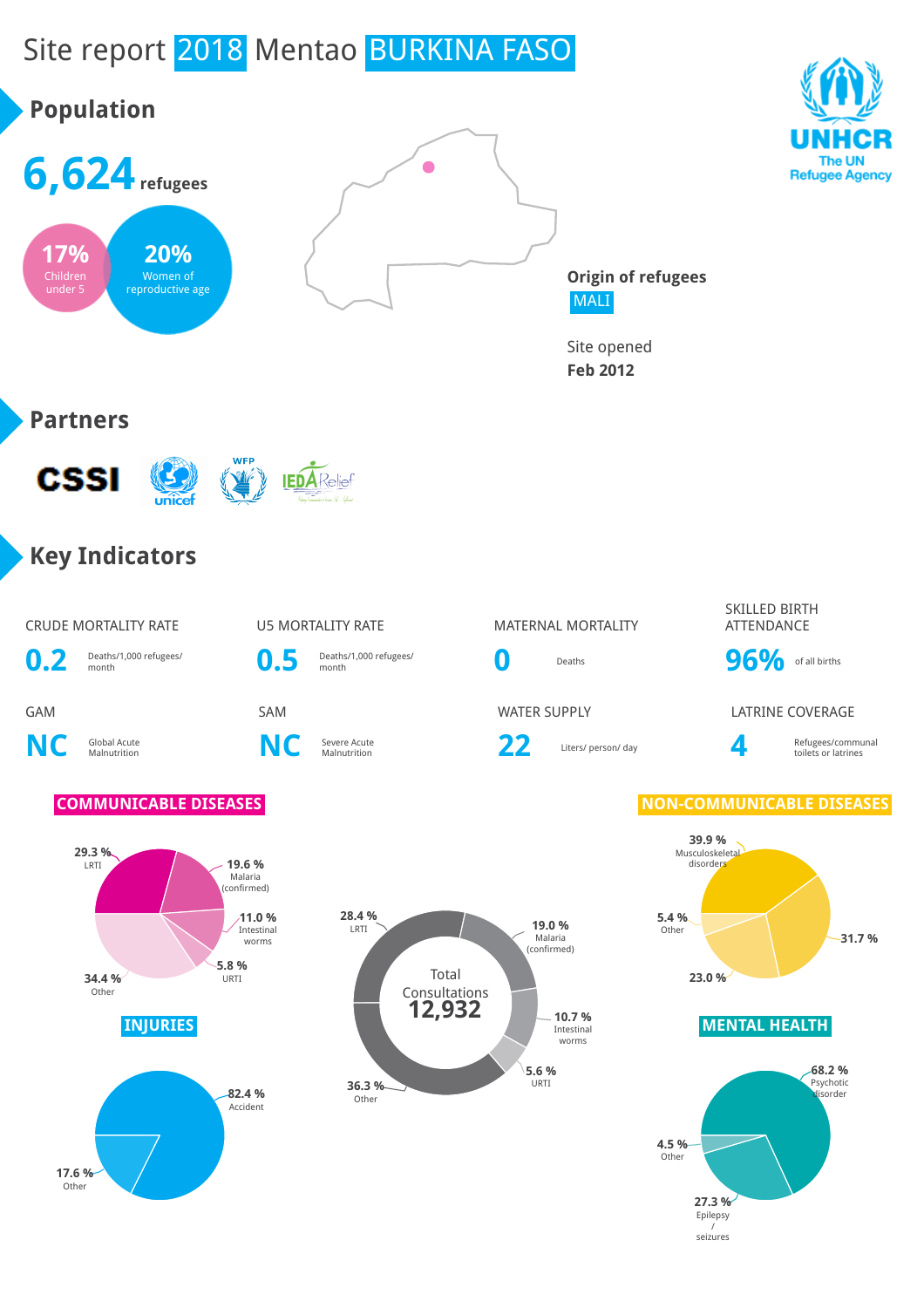### **Public Health**

| <b>HEALTH STAFFING</b>                                      | <b>INDICATOR</b> | <b>STANDARD</b> |           | <b>MORBIDITY</b>                                 | <b>INDICATOR</b> | <b>STANDARD</b> |   |
|-------------------------------------------------------------|------------------|-----------------|-----------|--------------------------------------------------|------------------|-----------------|---|
| Number of medical doctors                                   |                  | 1: 50,000       | ◙         | Incidence of malaria among children under        | 56               |                 |   |
| Number of qualified nurses                                  | 7                | 1:10,000        | ◙         | Incidence of watery diarrhoea among              | $\mathbf 0$      |                 |   |
| Number of community health workers                          | 19               | 1: 1,000        | ◙         | children under 5                                 |                  |                 |   |
| <b>ACCESS AND UTILIZATION</b>                               | <b>INDICATOR</b> | <b>STANDARD</b> |           | Incidence of pneumonia among children<br>under 5 | 109              |                 |   |
| Consultations per trained clinician per day                 | 12               | < 50            | ◙         | Incidence of pneumonia among over 5              | 47               |                 |   |
| Health utilisation rate (new visits / refugee /             | 1.7              | $1 - 4$         | ల         | Tuberculosis success rate                        | 100%             | ◙<br>< 90%      |   |
| year)<br>Proportion of host population consultations        | 51%              |                 |           | Were any MDR/X-TB cases diagnosed among<br>PoCs? | <b>No</b>        | ☺<br><b>No</b>  |   |
| <b>MORTALITY</b>                                            | <b>INDICATOR</b> | <b>STANDARD</b> |           | VACCINATION                                      | <b>INDICATOR</b> | <b>STANDARD</b> |   |
| <b>Crude Mortality Rate</b><br>(CMR) (/1000/month)          | 0.2              | < 0.75          | $\bullet$ | Full vaccination coverage                        | 92%              | $< 95\%$        | ▲ |
| <b>Under-five Mortality Rate</b><br>(U5MR) (/1000/month)    | 0.5              | < 1.5           | Ø         | Measles vaccination coverage                     | 89%              | $< 95\%$        | ▲ |
| <b>Infant Mortality Rate</b><br>(IMR) (/1000 livebirths)    | 43.9             | < 30            | 0         | Source of vaccination data                       | <b>HIS</b>       |                 |   |
| <b>Neonatal Mortality Rate</b><br>(NNMR) (/1000 livebirths) | 18               | < 20            | $\bullet$ | <b>IN-PATIENT DEPARTMENT (IPD)</b>               | <b>INDICATOR</b> | <b>STANDARD</b> |   |
| <b>OUTBREAK ALERT AND RESPONSE</b>                          | <b>INDICATOR</b> | <b>STANDARD</b> |           | Average length of stay (days)                    | 2.2              |                 |   |
| Proportion of outbreaks investigated within 48<br>hours     |                  | 100%            |           | Case fatality rate                               | 0.0              |                 |   |
| Number of outbreaks reported                                | $\mathbf 0$      |                 |           | Hospitalisation rate                             | 56.3             | $50 - 150$      |   |

## **Reproductive Health**

| <b>ANTENATAL CARE</b>                                                                     | <b>INDICATOR</b> | <b>STANDARD</b> |   | <b>FAMILY PLANNING</b>                                                      | <b>INDICATOR</b> | <b>STANDARD</b> |  |
|-------------------------------------------------------------------------------------------|------------------|-----------------|---|-----------------------------------------------------------------------------|------------------|-----------------|--|
| Antenatal care coverage                                                                   | 43%              | > 90%           | Ω | Contraceptive prevalence rate                                               | 53%              | $\geq 30\%$     |  |
| Coverage of antenatal tetanus vaccination                                                 | 88%              | >95%            |   | Source of contraceptive prevalence data                                     | <b>HIS</b>       |                 |  |
| <b>DELIVERY CARE</b>                                                                      | <b>INDICATOR</b> | <b>STANDARD</b> |   | SEXUAL AND GENDER-BASED VIOLENCE (SGBV)                                     | <b>INDICATOR</b> | <b>STANDARD</b> |  |
| Proportion of births attended by skilled<br>personnel                                     | 96%              | $\geq 90\%$     |   | Total number of reported rapes                                              | 0                |                 |  |
| Proportion of births conducted by caesarean<br>section                                    | 1%               | $5 - 15%$       | ೞ | Proportion of eligible rape survivors provided<br>with PEP within 72 hours  |                  | 100%            |  |
| Proportion of newborn infants with low birth<br>weight (<2500 gs) (weighed within 72 hrs) | 11%              | < 15%           |   | Proportion of eligible rape survivors provided<br>with ECP within 120 hours |                  | 100%            |  |
| Proportion of teenage pregnancies                                                         | 6%               |                 |   | SEXUALLY TRANSMITTED INFECTIONS (STIS)                                      | <b>INDICATOR</b> | <b>STANDARD</b> |  |
| Still birth rate (/ 1000 total births / month)                                            |                  |                 |   | Number of genital ulcer diseases                                            | 3                |                 |  |
| Number of maternal deaths                                                                 | 0                |                 |   | Number of Pelvic Inflammatory diseases                                      | 4                |                 |  |
| Proportion of maternal deaths investigated<br>within 48 hours                             |                  | 100%            |   |                                                                             |                  |                 |  |